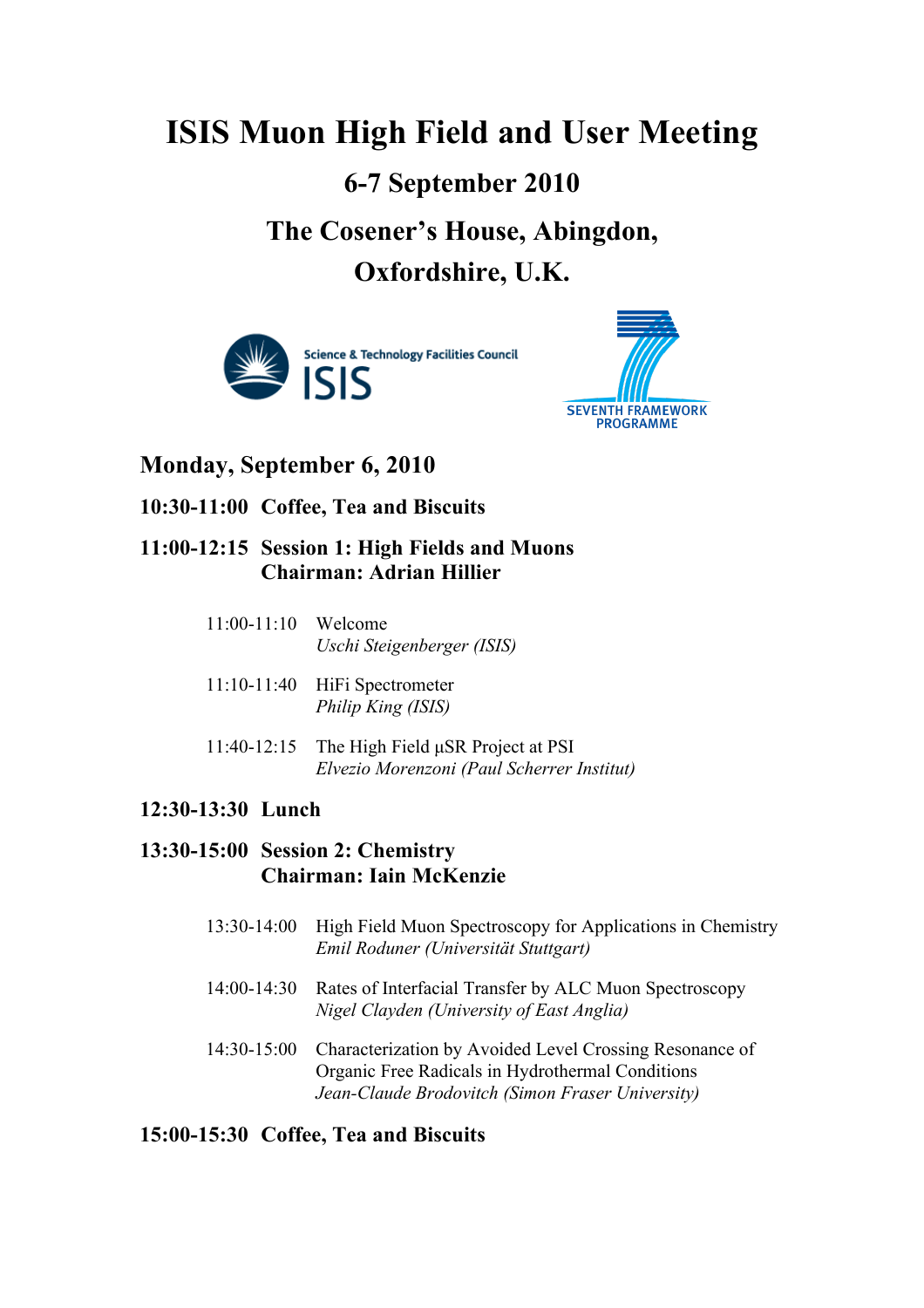#### **15:30-17:30 Session 3: Superconductivity and Magnetism I Chairman: Stephen Blundell**

- 15:30-16:00 Magnetic state preparation for µSR measurements using magnetic fields *Zaher Salman (Paul Scherrer Institut)*
- 16:00-16:30 High Field µSR Investigation of Condensed Matter: Examples from Magnetism and Superconductivity *Alain Yaouanc (CEA Grenoble)*
- 16:30-17:00 µSR on Systems Having Magnetization Plateaux *Peter Baker (ISIS)*
- 17:00-17:30 Probing Molecular Magnets with Muons and High Fields *Tom Lancaster (University of Oxford)*

## **17:30-18:15 Session 4: ISIS User Meeting Chairman: Stephen Cottrell**

- 17:30-17:45 ISIS Update *Philip King (ISIS)*
- 17:45-18:00 EMU Spectrometer *Sean Giblin (ISIS)*
- 18:00-18:15 MuSR Spectrometer *Adrian Hillier (ISIS)*
- **18:15-19:00 Pre-Dinner Drinks**

## **19:00-21:00 Conference Dinner in The Cosener's House**

## **Tuesday, September 7, 2010**

## **09:00-10:30 Session 5: Semiconductors Chairman: Philip King**

- 09:00-09:30 Shallow-donor Muonium in Transparent Conducting Oxide Semiconductors *Tim Veal (University of Warwick)*
- 09:30-10:00 Electron Polarisation in High Magnetic Fields *James Lord (ISIS)*
- 10:00-10:30 Muonium Chemistry and Spin Dynamics in Sulphur *Stephen Cox (ISIS)*